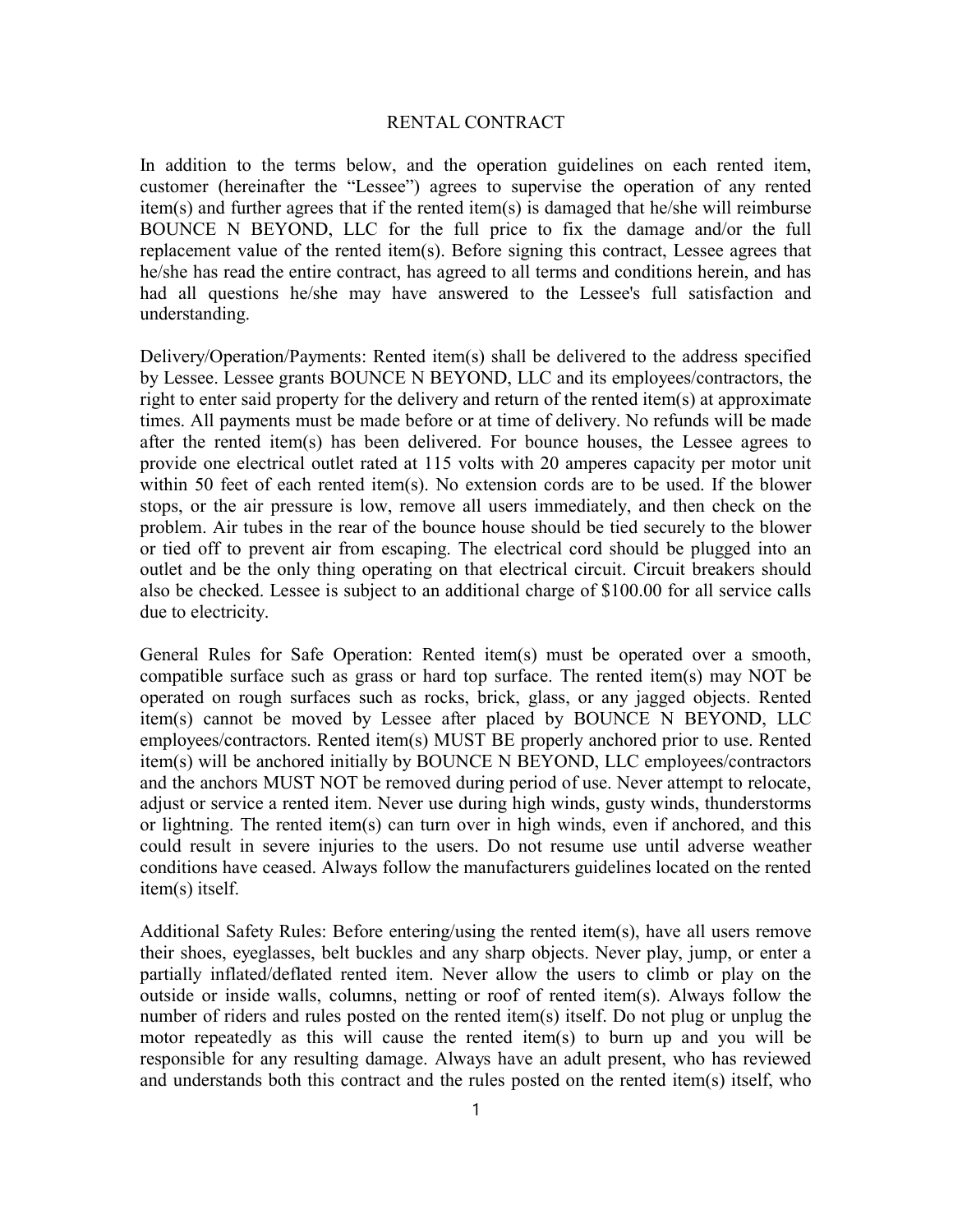can supervise the riders. Never allow the users to be unsupervised in or around the rented item(s). Never allow more users than the maximum number of users per age group as described within this contract and on the rented item(s) itself. Never place a hose or water on or into the rented item(s) unless authorized by BOUNCE N BEYOND, LLC. Do not allow horseplay on, in, or around the rented item(s). Always follow the directions for use on the rented item(s) itself. Only children of the same age group are to play on the rented item(s) at the same time.

Additional Terms of Contract: BOUNCE N BEYOND, LLC is not responsible for bad weather, disruption of electrical service and/or unfavorable conditions that may arise and no charges or fees will be reimbursed as a result. ABSOLUTELY NO silly string or similar items, such as, but not limited to, food, drinks, confetti, foam or trash, in or around the rented item(s) at any time. Silly string and like objects will cause permanent damage to the rented item(s) and Lessee will be responsible for the full replacement value of the rented item(s) and/or assessed a \$100.00 cleaning fee if the rented item(s) is determined not to be permanently damaged. Lessee agrees not to operate the rented item(s) in a manner contrary to this contract and the rules of use on each rented item. If Lessee operates any rented item(s) in a manner contrary to the contract and rules of use on each rented item, and the rented item(s) is damaged, Lessee agrees to pay the cost of repair or full replacement value of any damaged rented item(s). Lessee agrees that the rented item(s) rented is for Lessee's own use and said rented item(s) is not to be loaned, sub-let, mortgaged or in any other manner disposed of by Lessee. Lessee further agrees to be liable for any loss of said rented item(s) by reason of fire, theft, or any other cause.

Overnight rentals: If a rented item(s) is left overnight, the rented item(s) must be securely locked up and the blower must be detached.

Hold Harmless Provisions: Lessee agrees to indemnify and hold BOUNCE N BEYOND, LLC harmless from any and all claims, actions, suits, proceedings, costs, expenses, fees, damages and liabilities, including, but not limited to, reasonable attorney's fees and costs, arising by reason of injury, damage, or death to persons or property, in connection with or resulting from the use of the rented item(s). This includes, but is not limited to, the manufacturer, selection, delivery, possession, use, operation, or return of the rented item(s). Lessee hereby releases and holds harmless BOUNCE N BEYOND, LLC from injuries or damages incurred as a result of the use of the rented item(s). BOUNCE N BEYOND, LLC cannot, under any circumstances, be held liable for injuries as a result of inappropriate use, God, nature, or other conditions beyond its control or knowledge. Lessee also agrees to indemnify and hold harmless BOUNCE N BEYOND, LLC from any loss, damage, theft or destruction of the item(s) during the term of the contract and any extensions thereof.

Disclaimer of Warranties: BOUNCE N BEYOND, LLC makes no warranty of any kind, either expressed or implied, as to the condition of or performance of any rented item(s) and Lessee agrees to immediately cease use of the rented item(s) and contact BOUNCE N BEYOND, LLC if the rented item(s) develops any indication of defect or improper working conditions. Lessee agrees to use the rented item(s) at Lessees own risk.